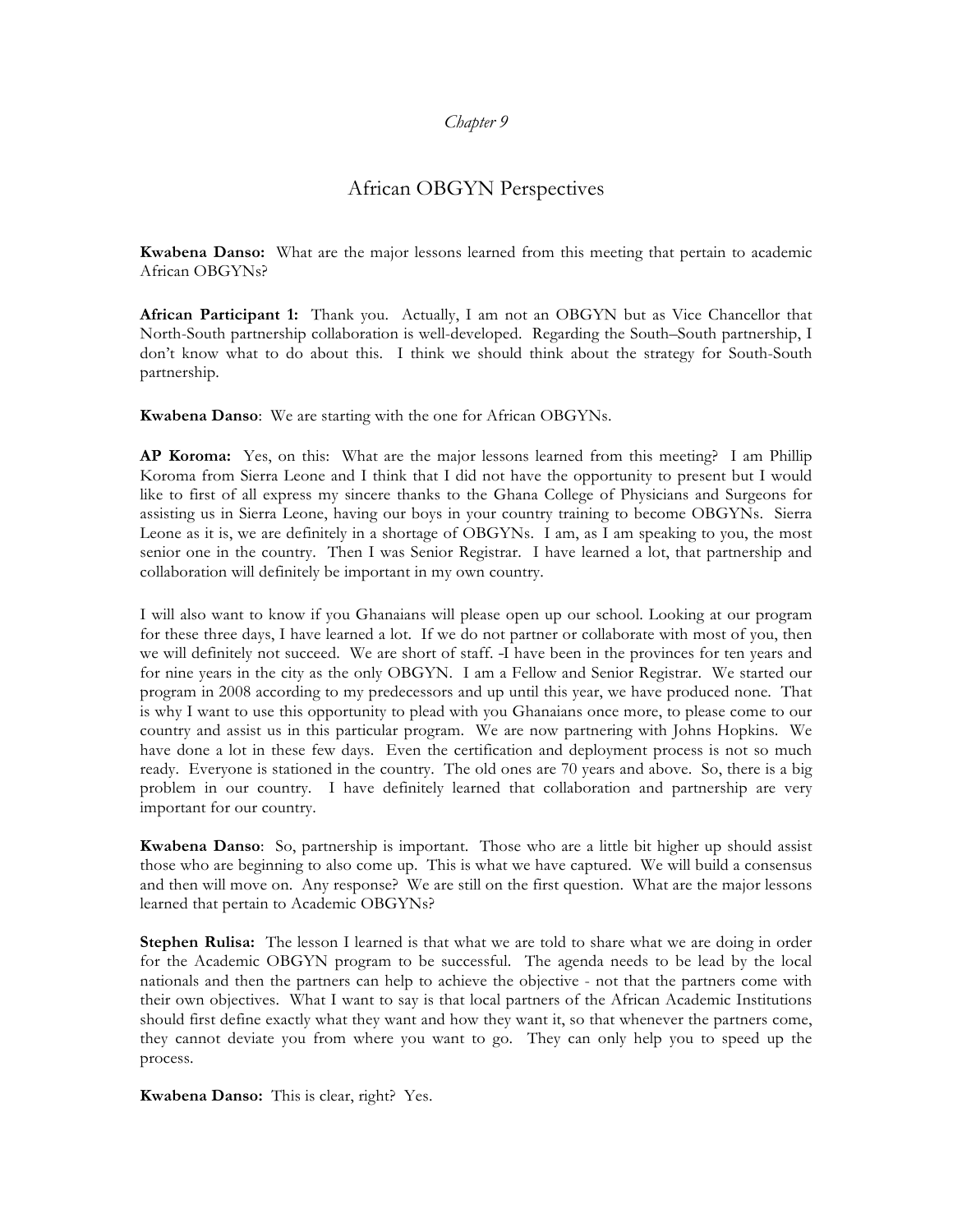**Bellington Vwalika**: I am Bellington Vwalika from Zambia. What I have learned is that with the partnership that we have with northern partners, if there are programs such as the fellowships that you have introduced, then there is no need to reinvent the wheel. We can just adapt and make them suitable to our environment.

**Kwabena Danso**: In other words, there are resources and material around, but we need to adapt it to suit our local conditions in solving our problems.

**Hillary Mabeya**: My name is Mabeya from Kenya. I think what I picked up from this conference is that we need to increase inter-African organized exchange programs because the training of urogynecology here. I should come from Kenya or I should send a colleague from Kenya to have training in cost reduction and there is synergy in what we are doing. From nothing, you can actually do something. My take home message from here is that maybe we need to interconnect more than we are doing.

**Kwabena Danso:** Yes, South-South connection. It boils down to that. The first point upon which we have regularly agreed.

**John Mulbah**: My name is Dr. John Mulbah from Liberia. What I have learned and enjoyed from this meeting about partnership is encouraging. But I want to admonish every one of us to take ownership of our program and to be focused and perseverant. If you take the newly-born program in Liberia, it is just last year that we visited Ghana. And when we came to Ghana - right in this room - we were advised by the professors here that no matter how many constraints you have ahead of you, you must be persistent. Today we see our program established and we will partner with the western countries. But I think we need to take ownership of our own program and make sure that nothing can stop the establishment and progress of these programs. Thank you.

**Kwabena Danso**: On my part, what I would like to add is that African or sub-Saharan problems and challenges are best solved by sub-Saharan Africans. Whatever we need from elsewhere is a means for us to get to the end - we should not leave the pathway to them. We welcome the support, but we have to lead the support. I remember way back in primary school when we learned history; there was a textbook of history, makers of civilization. There was one part that was talking about Mango Pa, who was the one who discovered the river, I think it was Kongo or So. But at the end of it all it was an African who lead him to the river, isn't it? Yes. He came from somewhere and went to the river, but it was an African that showed him that there is a river here. So, Africans should solve their own problems. We need help, yes, but we have to solve our own problems.

**Yirgu Gebrehiwot**: I think one important thing to remember is that most countries are at various development levels and we cannot talk about one solution that addresses everyone. The solution has to be context-specific. Probably the most important take home message is that countries have to define their own needs, they have to identify their own priorities, and they have to identify their own challenges. Their partners can help in solving those already identified problems. If we expect that every solution will come from out of Africa and every partner will save us from whatever difficulty we are in, then I think the misery is going to continue. So we need to make sure that we have concrete actions, action plans, identified priorities, and identified challenges so that our partners can chip in on the process and galvanize the change that is occurring in the continent.

**Kwabena Danso**: On this note, we can close this all. African problems are to be solved by Africans. Partners can help, but we should lead the way based on our own priorities and the kind of solutions that we want.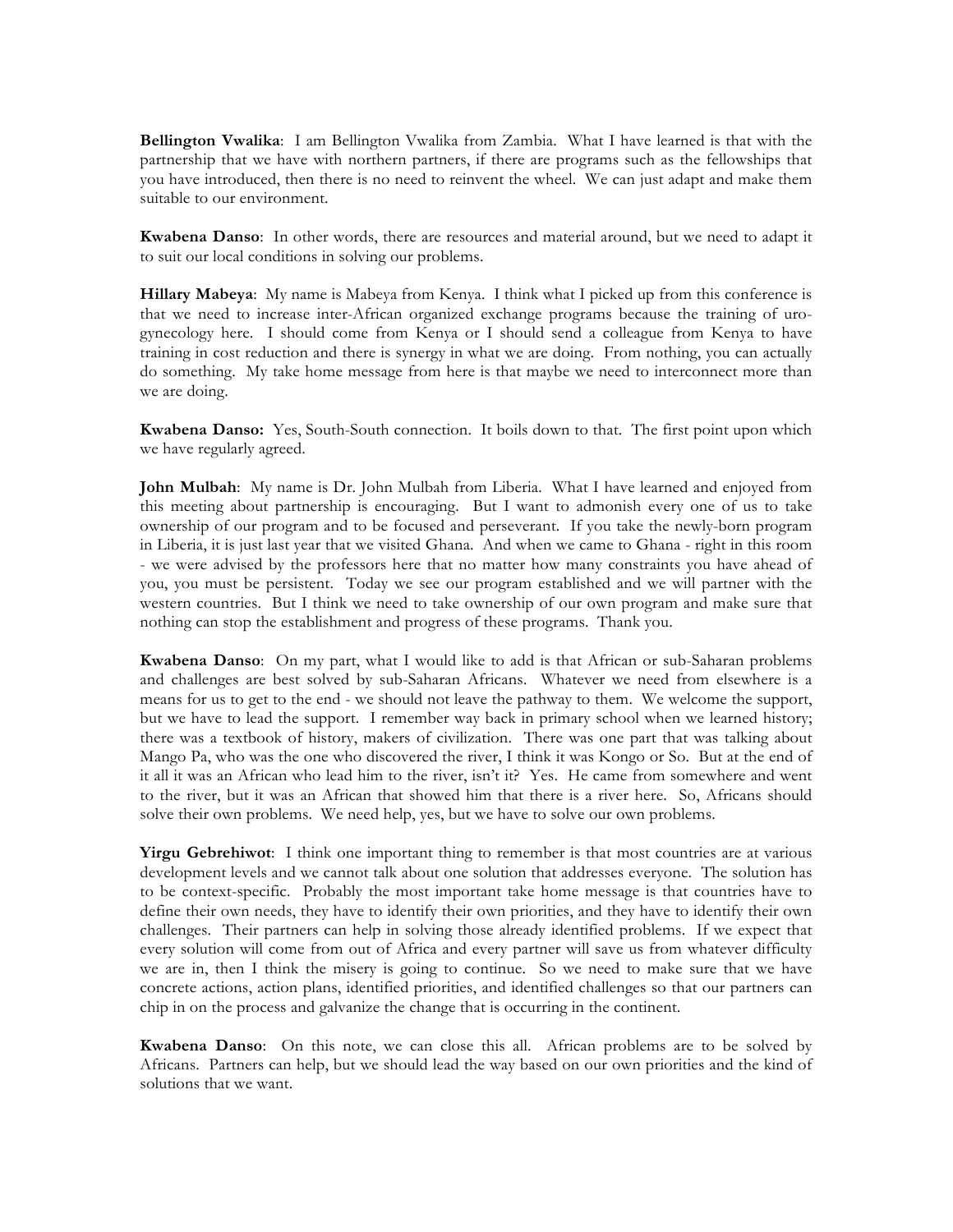Now we can move to the second question: How do you envision this group of African OBGYNs continuing to work together? And, for that matter, under what auspices?

I think this question is very important. There is no doubt that every country is doing something. But we also know that the sum of various parts is not necessarily the same as when the various parts are geared towards the same direction. Whatever activities we are doing, how can we continue to work together in this respect? Comments?

**Stephen Rulisa**: I think we Africans know exactly what we want and we know exactly where we want to go. So I think the best way is to forge our own partnership of African institutions first and then solve the problems. Then the partners will come at different levels because we are at different levels of this program. What may work in Ghana may not work in Ethiopia or Rwanda. Even if we solve the same problem of maternal mortality, we need different tools to solve it. I think if we first forge our own relationships and make it them stronger, I actually think it should be much stronger than the relationship we have with the other partners across the ocean.

So, I think we should first forge our partnerships to be very strong. We have an example in Rwanda where we use our Human Resources for Health. We told all American institutions that, 'Before you come, first get together in the US and come as one group'. We put together 27 institutions in the US, like Yale, Harvard, and others, and we don't see them as Harvard, but as partners from the US. They come as one group now to solve one problem in our country. We know exactly where we want to go and they can chip in at different levels. So I would look at it this way: In Africa, we should first forge our own partnership and make it much stronger so that whenever a partner comes, we say, 'You know what? That solution can work in Ghana but that solution cannot work in Rwanda. We need it this way.'

**Kwabena Danso:** Okay, first let me give a follow-up question directly to you. How do we do that? Do we remain in our individual countries? How do we communicate? How do we know that you know that Kenya is doing that this and Liberia is doing that and Ethiopia is doing something else and the Democratic Republic is doing that? How do we do that?

**Stephen Rulisa:** I think this should be the first step. I would propose we draft a tool that would go to each of us to capture different questions that we would want to hear. For example: Who are you? Do you have a running program? What are your maternal mortalities? What are your challenges? What are your biases? And then we have a database from each of us, and then we know who is at which level. Then among this, we would elect some kind of coordinating mechanism. Who is coordinating where? Who is the chair? Who was the secretary? Who takes leadership? Then we form a partnership that is driven by certain bodies that we can forge now.

**Kwabena Danso**: I think certain words have emerged from his discussion: Coordination, leadership, and so on.

**Yirgu Gebrehiwat**: I think I can see opportunities here. The opportunity is the newly formed African Federation of Obstetrics and Gynecology. AFOG has 28 member societies from Africa. The rest are not members because they do not have societies or they have too few obstetricians in country. In fact, I had it a discussion with two of my colleagues, one from Sierra Leone here and I also had a discussion from a colleague in Botswana. We have got a meeting between the 21st to the 23rd in Khartoum next week; I am going to bring up these issues. Members of AFOG have to be societies. Where there are no societies, an individual OB/GYN in the respective country can serve as a focal point. So that would be a good platform for streamlining whatever activity. One of the goals of AFOG is to improve the quality of Obstetrics and Gynecology training in the continent. That will give us one very important platform.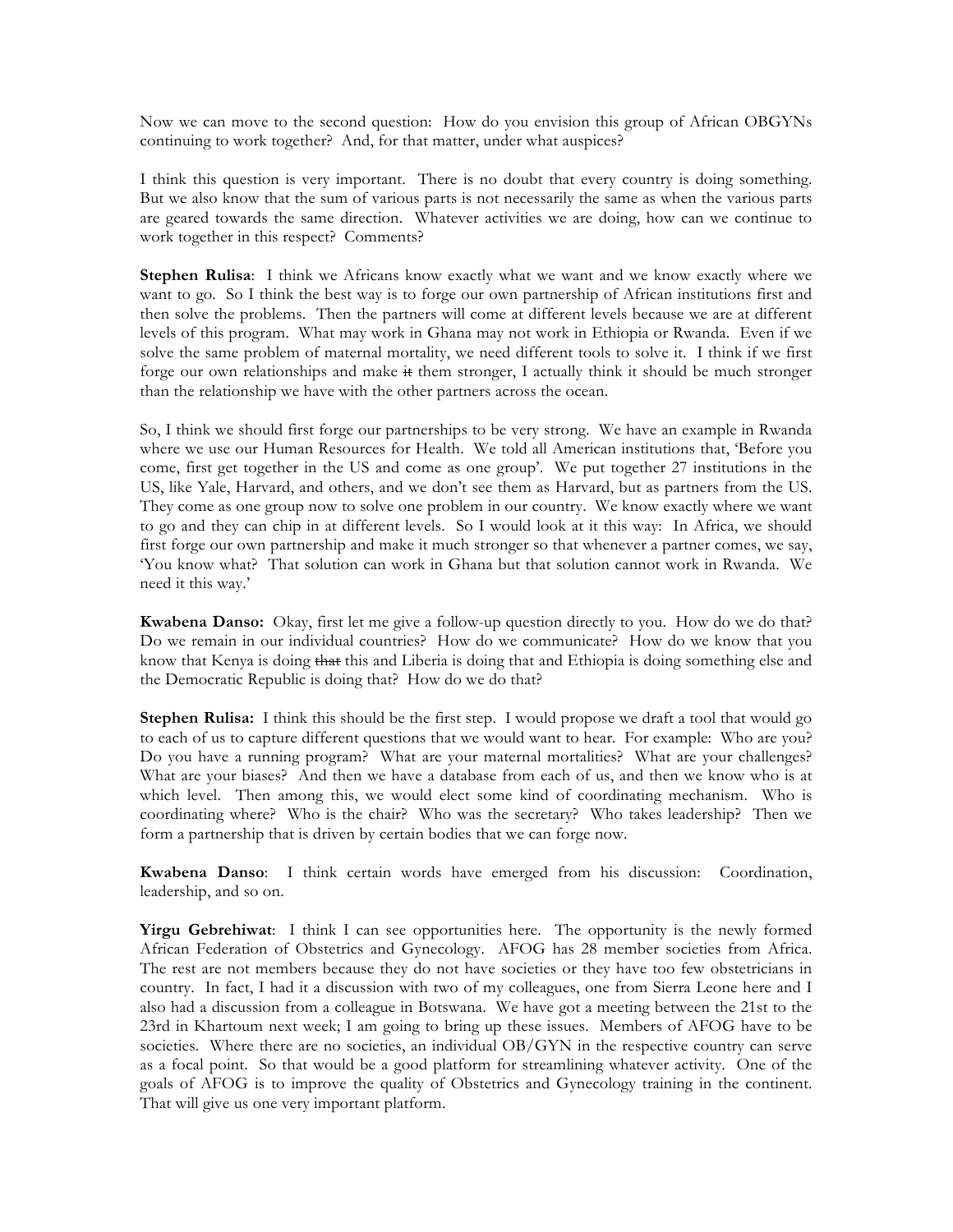The second issue is universities. I mean, African university should also learn to work together. For example, we can suggest the formation of a consortium of African universities. All of the 13 institutions can come together, can have their own charter or code of conduct, what they want, how they want to deal with the respective medical universities. American universities should also come as one group. You have both a professional body (AFOG) and you have a consortium of African academic universities, because the very natures of academic institutions and societies are entirely different. Then we have a third group, which is a consortium of US universities. As an accessory group, they can sit down and discuss on what base to move. We are talking about the etiquette of change. We heard talk about things that are happening until 2015 and then beyond 2015. We know that we are not going to make MDG 5 by 2015. For most sub-Saharan African countries, it is quite obvious. It does not mean that we're going to sit, defeated. We have to plan, we have to learn from our mistakes, and we have to move forward so that we make some substantial change in the history of 2015. This is what I think should be the way forward to move this agenda of training more obstetricians in the continent. If you look at it, 1000+ is like having 90 or 100 obstetricians in the next ten years or so. Is that enough? I don't think that is enough.

#### **Kwabena Danso:** 1,000 new.

**Yirgu Gebrehiwat**: Yes, new. In ten years, I tell you, I have got like now 77 residents in my program. In the next four years, I am going to go beyond that. So what I am talking about, is that for the next ten years, it is not 1000+ new, but that we need more. Okay? Sierra Leone needs more than 100. Botswana needs more. This is an opportunity that we need to seize, but we need to work more and we need to work hard. The mechanism as it is, is a tri-part relationship: university consortium of African universities, US universities, and African Federations.

**Kwabena Danso**: Okay, thank you. Two suggestions have been put on the floor. One is the African Federation of Obstetricians and Gynecologists and then the other one is a consortium of African academic institutions in the training of OBGYNs. I think we should be directing our discussion in that direction. Yirgu, I think this idea of 1,000+ is … we need to know what would have been produced under this condition. So the 1,000 is the 1,000 we would have produced on top. Certainly in two to three years time, it should change, because the demand will be higher.

**Gregory Halle Ekane:** I am Dr. Halle – Ekane from Cameroon. The aim of making this comment is not to bring up controversy, but I think it is important to highlight …

**Kwabena Danso:** Controversies are welcome!

**Gregory Halle – Ekane**: Okay! It is important to emphasize that value should be given to values. I was a little bit surprised that because of our discussion I did not hear any participant talking from Nigeria. This is a country that has a world-solid postgraduate program. I just brought in the country to make an example of how South-South collaboration is important, and I think we have every interest to protect values. There is no doubt about it. I also heard somebody make a comment about accreditation in the postgraduate programs and Ghana, and they mentioned South Africa. In South Africa, somebody from the University of Cape Town has to write an exam again for a university that is renowned in the world. Some of these things have to be looked at so people do not feel marginalized. There are certain values that already there, which we have to maintain. I don't think we should give the impression that we are falling back. A university that may be in Cameroon should not try to evaluate somebody from the University of Cape Town. There is something that already poses a problem, so values should be retained, and I think that the way forward is to continue. We don't have the impression that we are trying to pull on certain groups of people. That is the comment that I wanted to make.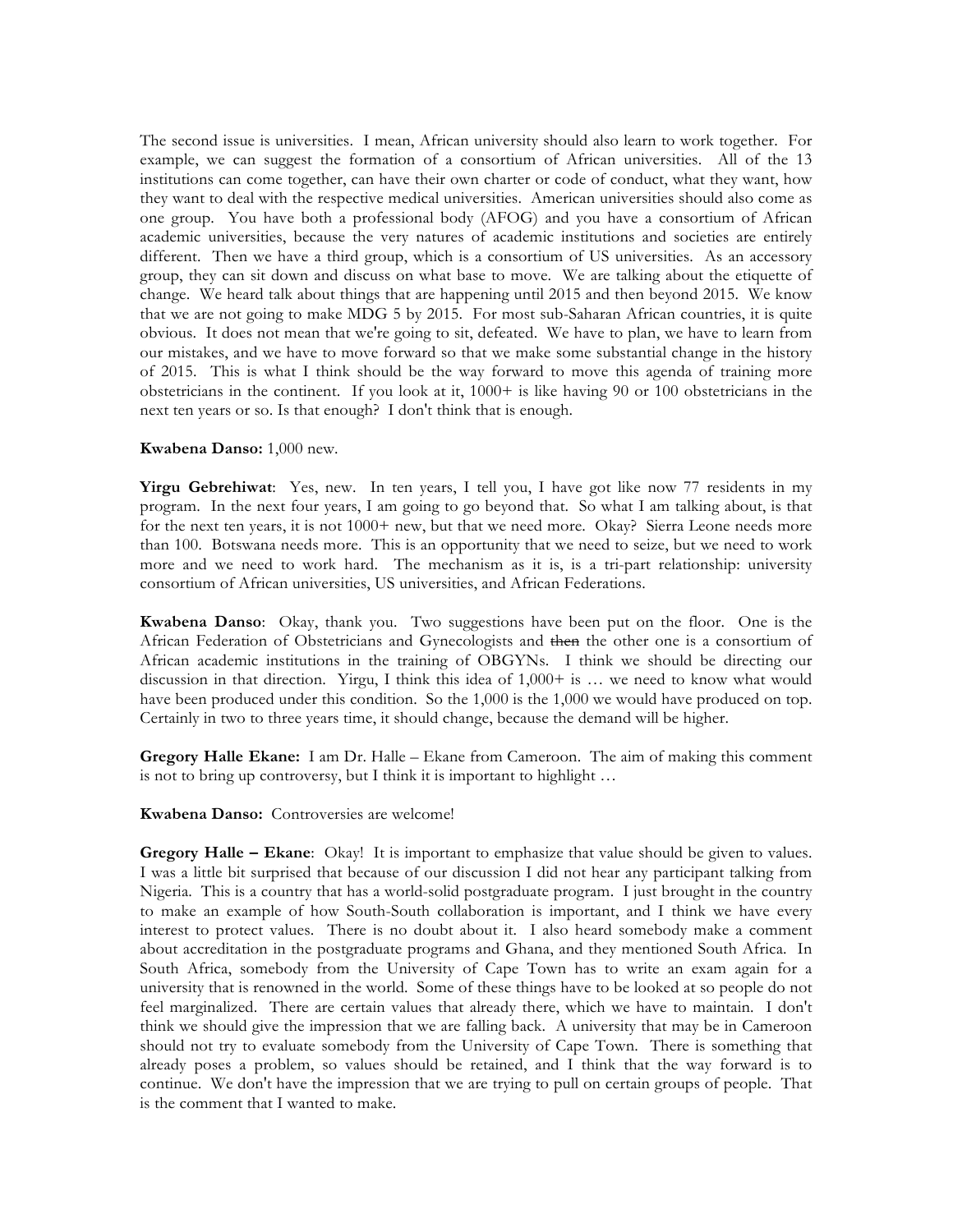**Kwabena Danso**: Thank you. Let me respond to the one about the exams. I think a country asking foreign trainees to write an exam is not something that we can control. This is on a national level. If that country thinks that trainees are coming from elsewhere and that they are okay, then I think it is a local issue. If a country thinks that even if you are in the same country and if you want to practice in one region of the country, than they will let you take some interview, then that is one issue at this meeting that maybe we cannot discuss.

**Gabriel Yao-Kumah Ganyaglo**: I think his point is about the complementarity of certificates.

**Kwabena Danso**: Well the complementarity of certificates would come at a certain level. It still becomes a question of national policies. I don't think that we want to go into that. Even in the United States, if you want to move from one place to another, you take exams, isn't it?

#### **Stephen Rulisa**: Different states

**Kwabena Danso**: Even if you take an exam this year after some time you still have to come back and take exams. But the other point about Nigeria, we are still in the formative stage. I think at the appropriate time we will get them involved.

**African Participant**: I also wanted to make a little comment about the exams and the universities. The fact that the candidates are being examined does not mean that their certificates are not recognized, otherwise they would not be examined at all. We have examined people with MSUG and found that we could not completely and immediately let them go out and practice in the country. That does not mean that we do not accept their message. We accept their message but the particular individual; we do not completely feel that we could let him out immediately. He accepted and he went to a hospital, brushed up, came back six months later and is now practicing. The certificates are acceptable but the individual must be evaluated.

**Kwabena Danso**: In Ghana now, if you come out of medical school, there is a time window, within which you are supposed to start your hard jobs. If within that window you don't start your hard jobs, you go so somewhere, you come again and you take your exams again. Let's move on.

**Josephat Byamugisha:** Thank you very much. I just want to go back and look at the 'how' of the way forward. Two suggestions are on the floor: A consortium of African Universities and then also all the professional bodies.

### **Kwabena Danso:** AFOG

**Male African Participant**: Yes, that is right. I want to also bring in the issue that we are aware that in some countries - especially in Ghana and I know Nigeria, for instance - whose graduate medical education is under the auspicious of the postgraduate medical college, which is entirely independent of the University. Therefore, if you are looking at the umbrella body, we should not forget about these well-recognized institutions that have the national mandates to run the programs. I know in some countries it is under the universities, so that would have probably been difficult. But we also need to recognize the third component, which is where the national colleges are, the ones mandated to do things.

**Kwabena Danso**: So maybe in that respect, we are aspiring to be named African Academic Departments and Colleges.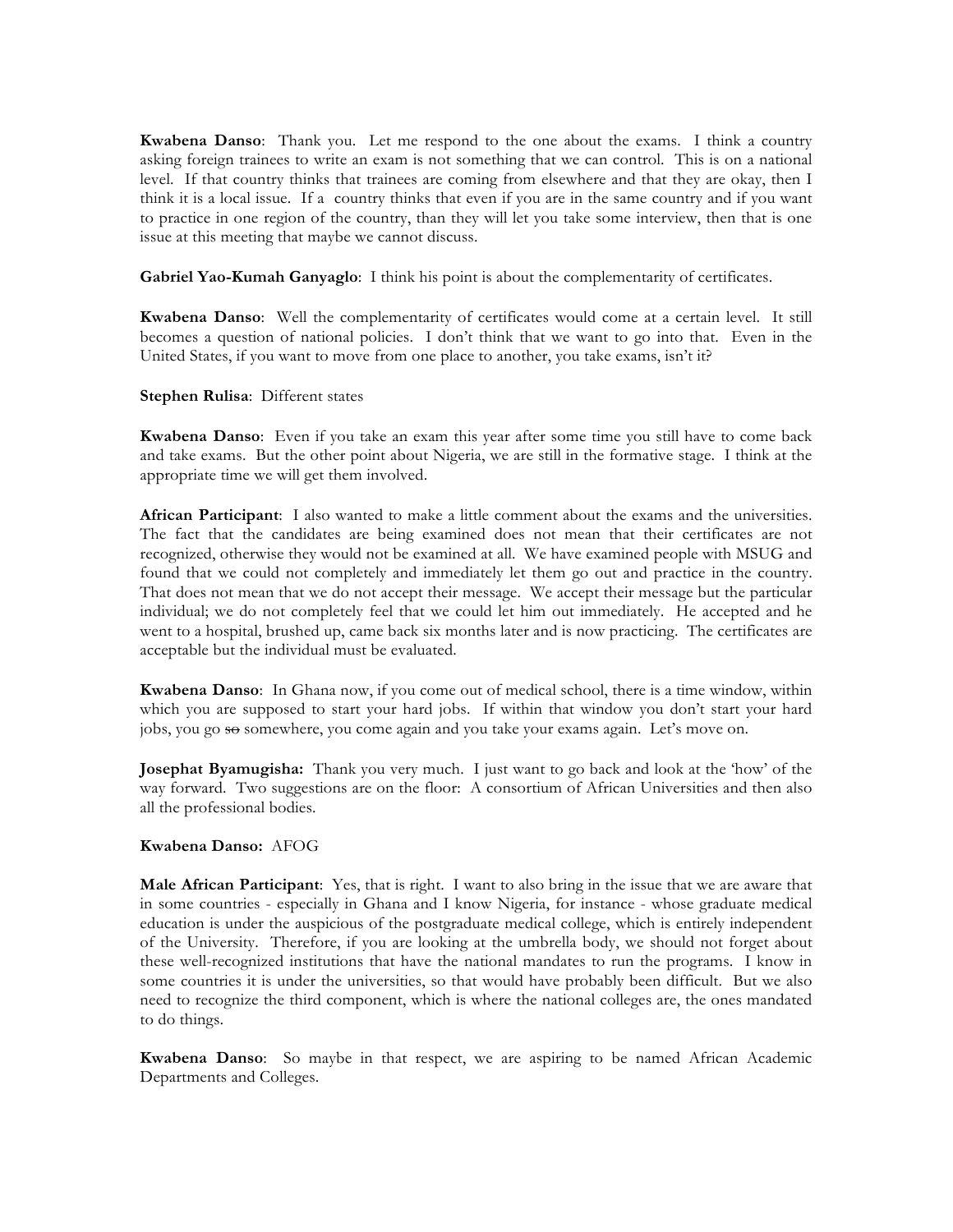**Mr. Chairman**: We are supporting you from behind.

**Josephat Byamugisha:** Thank you Mr. Chairman. The first one is some point of information. What is a recommended OBGYN to population ratio? We don't seem to have the figure, but if there a recommendation from the WHO, it would help us a lot in terms of the numbers that we require.

**Yirgu Gebrehiwat**: I don't think there is such a fixed number. For physician to population, the WHO number is 1:10,000 for developing countries.

**Josephat Byamugisha**: For OBGYNs?

**Yirgu Gebrehiwat:** Per Population you mean?

**Josephat Byamugisha**: Per population, yes. We should have some estimates.

**Stephen Rulisa**: The ratio measurements of physician to population is an idea that they don't go into specialty.

**Josephat Byamugisha**: The second one is that there are groups that are existing that we need to use. SAMS – sub-Saharan African Medical Schools. I think there is an association like that because they assess various medical schools. Some of these should be utilized. The other one that I see that has a lot of work; the president of AFOG now, there are lots of things that you need stats, yes they are looking at. You have very many small blocks. We have the West African College of Surgeons, East Africa, East, Central, and Southern Africa, Eastern College of Surgeons. I think there are extra organizations and we may have to start thinking seriously about the … and we also have things like the American College of OBs and GYNs … so we don't we have African College of … If all of these can unite. So then the countries are almost splitting the others. You want to come, do exams. We could look at it from a big perspective… and AFOG should head up in this aspect.

**Kwabena Danso**: Okay but let me ask this question. The medical schools, so far - don't they all come under universities? When we capture the university department…

**Yirgu Gebrehiwat:** I think the issue here is very relevant. What we need to do is probably pick the bodies that are responsible for postgraduate training. It could be a university, it could be a college, or a council, whichever. The second issue that was raised about the regional blocs, we are all quite aware of all the regional blocs. For Maghreb Countries, for West Africa, for East Africa, and South Africa – that is one of reasons that so far with us there is no European college, the American College, for Asia and Oceania; we never had one big umbrella organization for Africa. Now we have it, but that is not going to be the end point. We need to move forward and bring in all these subregional groups. We need to look into training. We need to look into establishing an African College of OBGYNs and when we address those issues in years to come, then all the issues of not recognizing certificate X or certificate Y will be sorted out. We will have a similar standard in those countries.

**Kwabena Danso**: Let me take a last comment and I think we can move on. The idea is emerging that we need to form some sort of consortium. A consortium of institutions responsible for – let's make it generic – responsible for training OBGYNs. Then also for professional bodies – the Association of African OBGYNs, which is now in place under the auspices of FIGO. Those are the two platforms. Any other that we bring into that? So you conclude this thing for us! [to Stephen Rulisa]

**Stephen Rulisa**: I'm not concluding, please. [Laughter]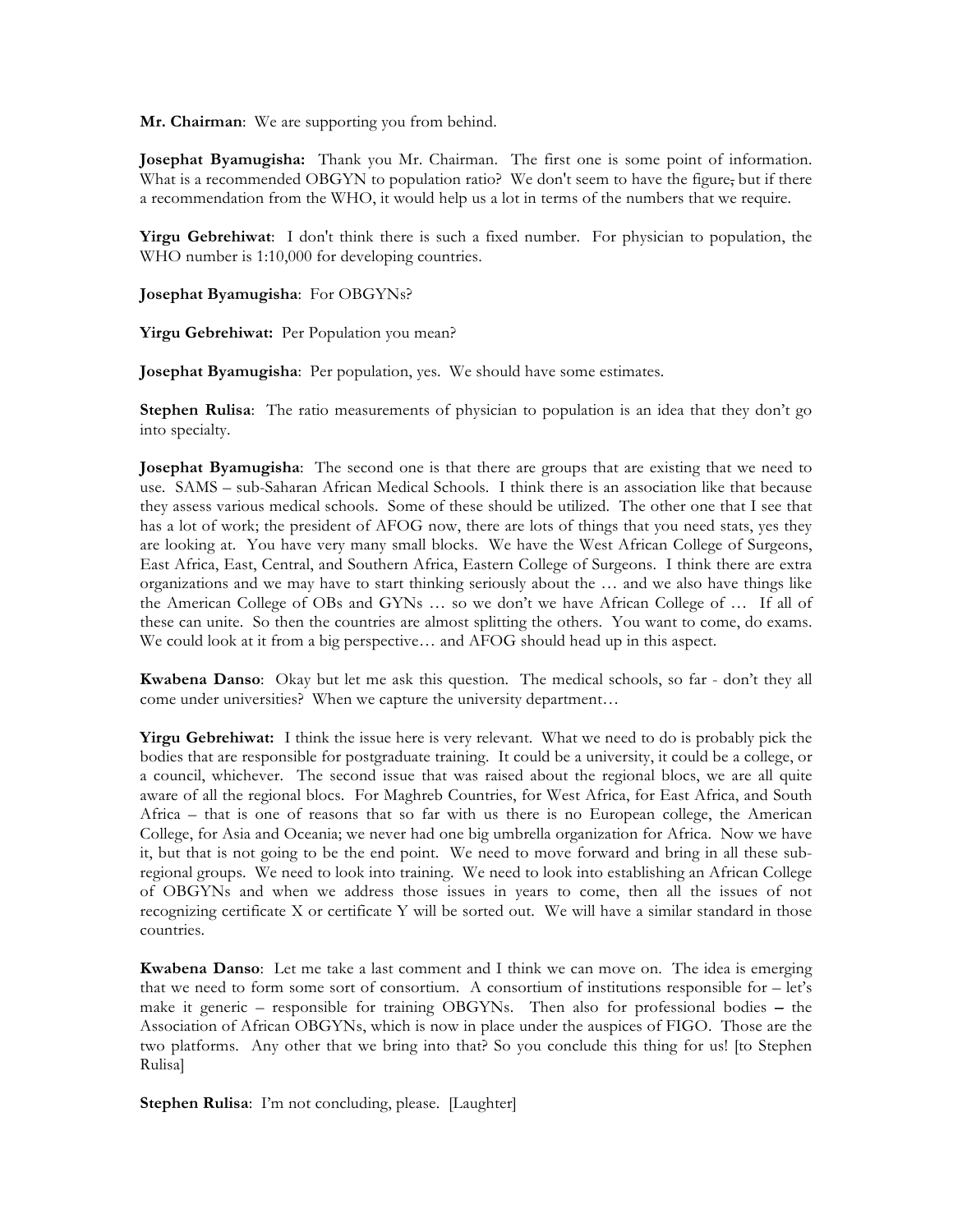**Kwabena Danso**: After this comment we go on to the next question.

**Thomas Egbe**: I am Thomas Egbe from Cameroon. What I wanted to say is that some universities don't yet have postgraduate training. It is a good thing we are here. Those universities can learn from those who already have a program. So what should we do, in that as we are here, we should have an internal group where the universities that do not have a postgraduate training program can easily contact other people and seek advice. How can we go about this? And, it is easy for us to move that way. It is not all that easy for everybody to have a meeting where everybody will be there. You can communicate from time to time as the consultancy advices.

Then, secondly, I wanted to make a comment concerning the exams that recognize the certificates. Generally it is very difficult for a country to take a decision and have exceptions. For example, in Ghana they say they have to examine people who come from outside. They cannot give an exception for other countries. They have to examine everybody. So it is a national level - you cannot say, 'America is a well-developed country'. You need to examine them. Because not everybody that comes from the USA has the same competency.

**Kwabena Danso**: It is competency for the place you are going to. If we are understanding that if you are a doctor, that does not mean that you can function effectively in all parts of the world. It depends on where you are going to work. That is the bottom line. With your permission, I think the first part of this presentation should go to the first question. Some countries are beginning or don't have a program at all. Those countries that have should help them. I think that goes to the first part.

So, now we move on to the third one. How would you as a group like to work with other organizations? How could partnerships form? Do we agree that we have addressed this? Agreed? [Murmurs of affirmation]

The last two questions. What other major issues need to be discussed? And then, what would you like to see happen next? Let's take the first question, which is, 'What other major issues need to be discussed?'

**Stephen Rulisa**: I can say that the other issue I want to talk about here is the issue of quality of training or accreditation. As much as we would like to harmonize our program, we should also emphasize that as much as we want quantity, we should not forget about quality in training. I would want us as a group to not lose track on the quality of education that we to promote. I visited one medical school that I won't name, which is training post-medical education, undergraduates, doctors… The whole medical school has three doctors who are generalists. They teach physiology, anatomy, gynecology, surgery, pediatrics - everything. And these people graduate as doctors. This is why I am surprised when you say, 'Don't examine someone?' It is too much. So these people are doctors. But can you imagine a little bit of the quality of education that they would give? So, much as we need numbers in Africa, we have to look at quality as well.

#### **Kwabena Danso**: Yes, person at the back?

**African Participant:** Yes, I do not know whether it is the appropriate forum for this issue to be addressed. There are linguistic problems. You realize that most of us assembled here are speaking English. But I wonder whether when you go north of Ghana, just across the border, east of Ghana, west of Ghana – I don't even know, I think they speak French. But here we are. How many of us are comfortable with the language? I think that just from this beginning, we should begin to understand that we should have brought in the francophone colleagues. Yes, we should have brought them in – some of them are conversant with English language – at least to begin with, so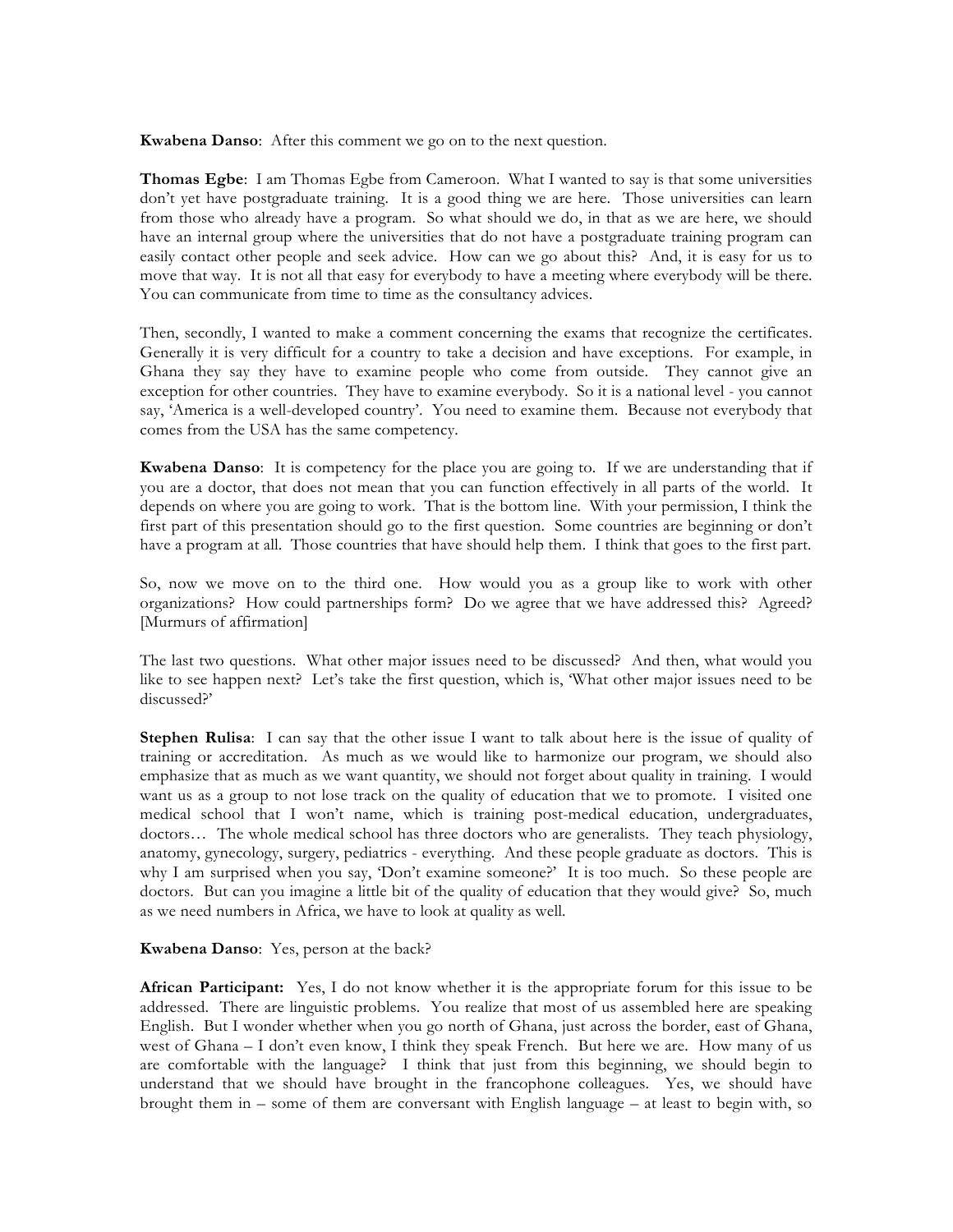that they don't appear to have been intentionally left behind in the formation of such an august body. I don't know why this has yet to be addressed.

**Kwabena Danso:** In fact, in Cameroon there are two languages; English and French. Maybe is it too much to suggest that medical schools should think of learning the other language. This is a little controversial. Okay Prof. Klufio.

**C.A. Klufio**: Klufio from Ghana. I think in Africa we will all agree that obstetrician gynecologists are the leaders of the obstetric team. I am sure we will also agree that in Africa and in most developed countries, we cannot operate effectively without a strong midwifery service. It so happens that as leaders of the team we have more clout than the midwifery service has with our government. I think while we are trying to increase our numbers, we should think about how we can strengthen and broaden the midwifery services. In some countries, midwives can compete with obstetricians in the delivery of normal cases. Not so with us. We need them. We desperately need them. I think we should spend a little time on that. Thank you.

**Kwabena Danso:** Thank you. I think in the first meeting in Rome we recognized that the American College of Nurse Midwives was present at that meeting. I think is good that we make this a point. In fact, we have to be concerned about anesthesia. We have to be concerned about child health because when you bring out the baby, who is going to take care? These are peripherals that we need to …

**C.A. Klufio**: We need midwifery. It is very central. [laughter]

**Kwabena Danso**: Okay these are other centrals.

**C.A. Klufio**: No, no, no. Midwifery is central. Anesthesia may be peripheral. Even neonatologists … many obstetric trainees are made to go through the neonatal division. But for obstetric practice in Africa and for many years to come, obstetricians will be the leaders. The practitioners will be the midwives. For many years to come. And if we don't carry them along, so they know when to either call or refer to us, our effort will be in vain.

**Kwabena Danso**: I think we should avoid the word 'peripheral'.

**Yirgu Gebrehiwat**: You know in fact, that reminded me of one thing. When you try to expand postgraduate training, if you don't have a strong undergraduate service that can feed into the postgraduate program, then there will be a problem. You will like to do like 100 obstetricians and don't produce any medical doctor in country. Then from where will you bring that candidate? I think we need to go from a proper mix, training a proper mix of professionals, so when they go out they can properly practice.

**African Participant**: One major issue I consider which did not seem to come up so far is the advocacy role of the obstetrician as the leader of the obstetric care team. We need to form a strong team to address advocacy.

**Kwabena Danso**: I think we can add this one to it. Any others?

**African Participant**: I think history has shown that we are very good at developing documents, as an example, Maputo Protocol. When you release a very beautiful document, if we have followed it we would have made a lot of progress by now. I want to suggest that in our discussion we should pay particular attention to timelines and identify clear prime movers of specific actions that we are going to take.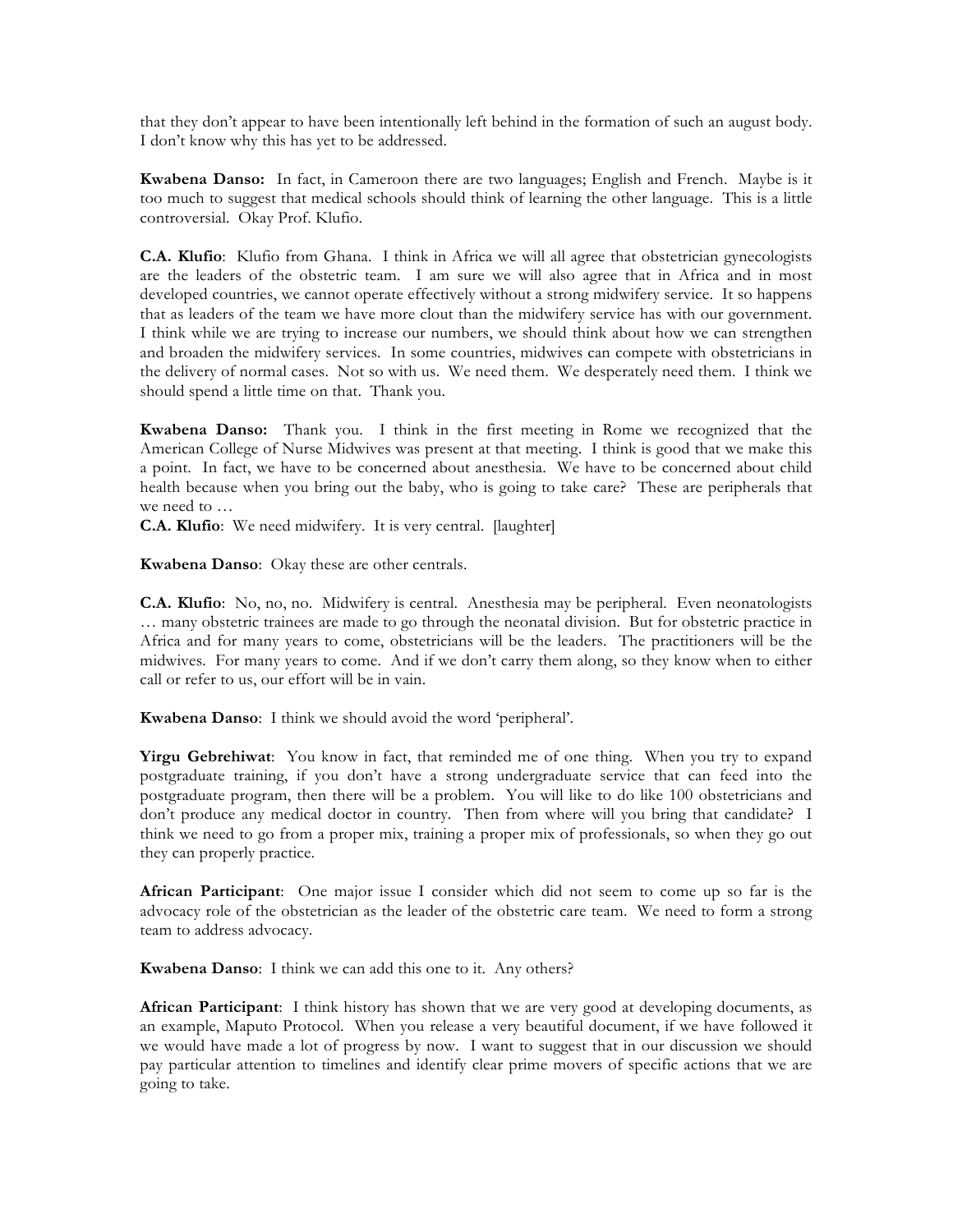**Kwabena Danso:** So in the time line implementation and steps, and we need to identify champions to move this forward. Everyone here should be a champion. If we take the football team, we say that we have strikers, but everybody else is in the team. The last question is, 'What would you like to see happen next?' Next steps.

**African Participant**: Next steps – one should be that we should find a time to meet again as a group to move things forward.

**Samuel Obed:** We should have periodic reviews of what we are going to embark on. When we say two or three years, where have we reached? If we are falling behind, we should double up, so that we can catch up finally.

**Kwabena Danso**: We met first in 2012; it was October. And now it is 2014 February. I was tempted to call it Rome +2 but I was reminded that it was not exactly two. Using the figures, it is still Rome +2, if we keep adding Rome +, it will remind us whether we are behind or not. Accra is now Rome +2. Okay next steps.

**African Participant:** I think the next step should be applying what we have learned so far for those who have preexisting programs. To make an appraisal of what they are already doing and what corrections they can do for their existing programs to make them sound better.

**African Participant:** I think the next step should be creating the database that Dr. Stephen has spoken about and then working along with the African Organization of OBGYN to see how everybody can be carried along. We know what everyone is doing, we have the database, we have the contact for anything that will strengthen our collaboration and corporation.

**Kwabena Danso:** Building the database and starting measurements so that we can know what we are doing.

**Stephen Rulisa**: What I would want to see from here is most countries or programs revising their way of doing things I would want to see more training. If you don't have a program in your country, start looking internally. Why should you send someone to the US or Europe or China when there is an immediate neighbor where you can take even a bus and have OBGYN training with the local context. I think that is more applicable if you study in a local context. You can do it if you are African. The existing schools are enough to train our Africans and cheaper than sending people to study abroad and come back without local context.

**Kwabena Danso**: Using African resources and training institutions.

**Stephen Rulisa:** Yes, exchange programs, rather than… **Kwabena Danso**: Only in the extreme instances maybe … [in reference to overseas exchange]

**Joseph Ngonzi**: I just wanted to make a comment on the logistics and the funding. For some with future engagements, do we still have to look to our partners to make this happen? Even as we develop some of the future documents or whatever they may be, we also need to look at the funding. How do we make this sustainably African?

**Kwabena Danso**: I can just react a little bit to this. What we are doing does not prevent you from continuing with your partners. What we are doing, eventually we hope to put it into a collective effort and look for big funding with all the various components. Even within the big funding, a donor might decide to pick particular partnerships based on the statistics that are available. So this one does not prevent anybody from continuing to do what you are doing. What are we saying? We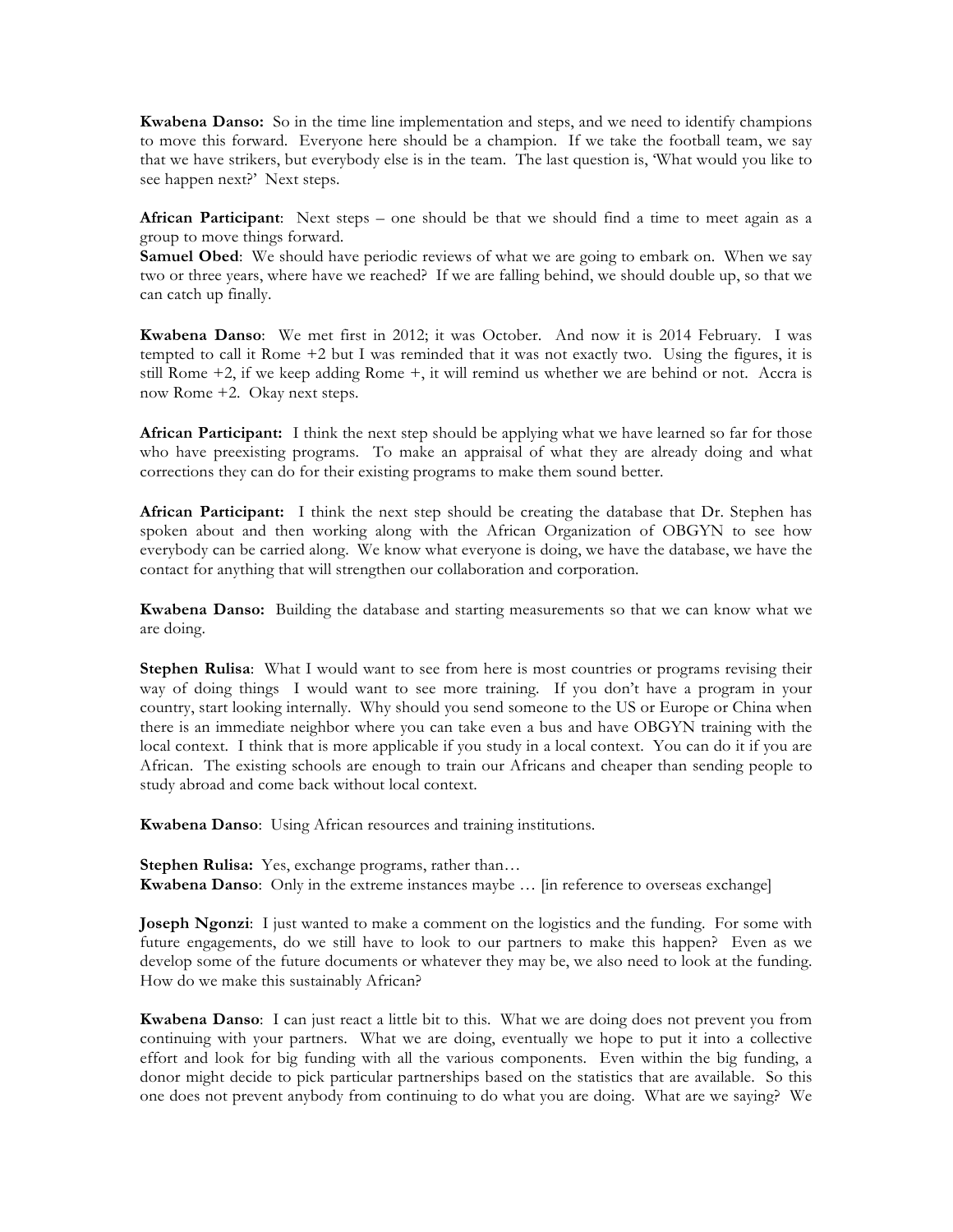are saying that let us all note that we are all moving in the same direction.

**African Participant:** Maybe next we should get other neighboring African countries involved, especially the francophone countries so that at the next forum, we will have representations from a bigger number.

**Kwabena Danso**: Next step should be the involvement of other francophone countries and all other sub-Saharan African countries, which have not participated so far. Yes?

**Josephat Byamugisha:** One of them is encouraging visibility. Most of these activities are not easily accessible on the net. So I think we need to have a lot more. If we are searching, it could be a website, it could be AFOG, but we need more information that we can access from the continent. The other one is the issue of the report. These deliberations, I think it would be good if all of us could be able to look and say, 'Where are we?' 'What are we doing?' Especially the action points that would be helpful.

**African Participant**: Being a polygamous collaboration, I would want to see more involvement of Europe collaborations rather than American collaborations only. Thank you.

**Kwabena Danso:** Involvement of Europe and other continents.

**African Participant:** Chair, I think what I would really want to see next is this team moving to develop its own team of trainers. I really go with the idea of us having a database of trainers to say who is going to train and what type of company do you go for. I think there is a lot you need to learn from the College of Surgeons of East, Central, and Southern Africa. I think they have done quite a lot of trying to set up a system of training. Just relating to them I am sure the College of Obstetricians is going to learn quite a lot. Depending on universities to raise these trainers for you, I think, is something we have to think about twice. I am a dean of a medical school. The universities have problems employing lecturers. I think now it is for the obstetricians to let Ministries of Health see how best you can actually train under the auspices of the universities. It is a ball game that I think we need to learn how to play in Africa, because things are just not going our way. I am talking to my colleagues everywhere and everyone complains. 'Why do we have a lot of obstetricians under the Ministry of Health and none under the University?' I don't think that is something we can solve tomorrow, but you as an association are able to dictate, saying we need to train obstetricians and that we will persuade consultants who are there to train. And you are going to train them to be trainers? Because not every practitioner is a trainer. So I think we need to work on that and that is something you can work on quickly. As I said, the College of Surgeons has done it. As I was saying, there is a consultant somewhere who says, 'Well, I think I can take one resident this year who wants to send me one?' And so people are shuffling these trainers amongst themselves and if they are competent, then they are certified. I think you have to work at that, if the obstetricians are going to increase numbers in the near future.

**Kwabena Danso**: Thank you, but I think you can talk with other colleagues around to share their experiences. I am a former dean, so we can talk and I can give you the experience of Ghana. It is not only OBGYNs who are employed by the university who should be involved in teaching. The country must look towards making it possible for every OBGYN to be a teacher.

**Yirgu Gebrehiwat**: I think this lesson is something that we will seriously look into. What happens with AFOG and the West African College should be like a platform from which we start when we look into the African College issue. When it comes to what should happen next, I see it at two levels.